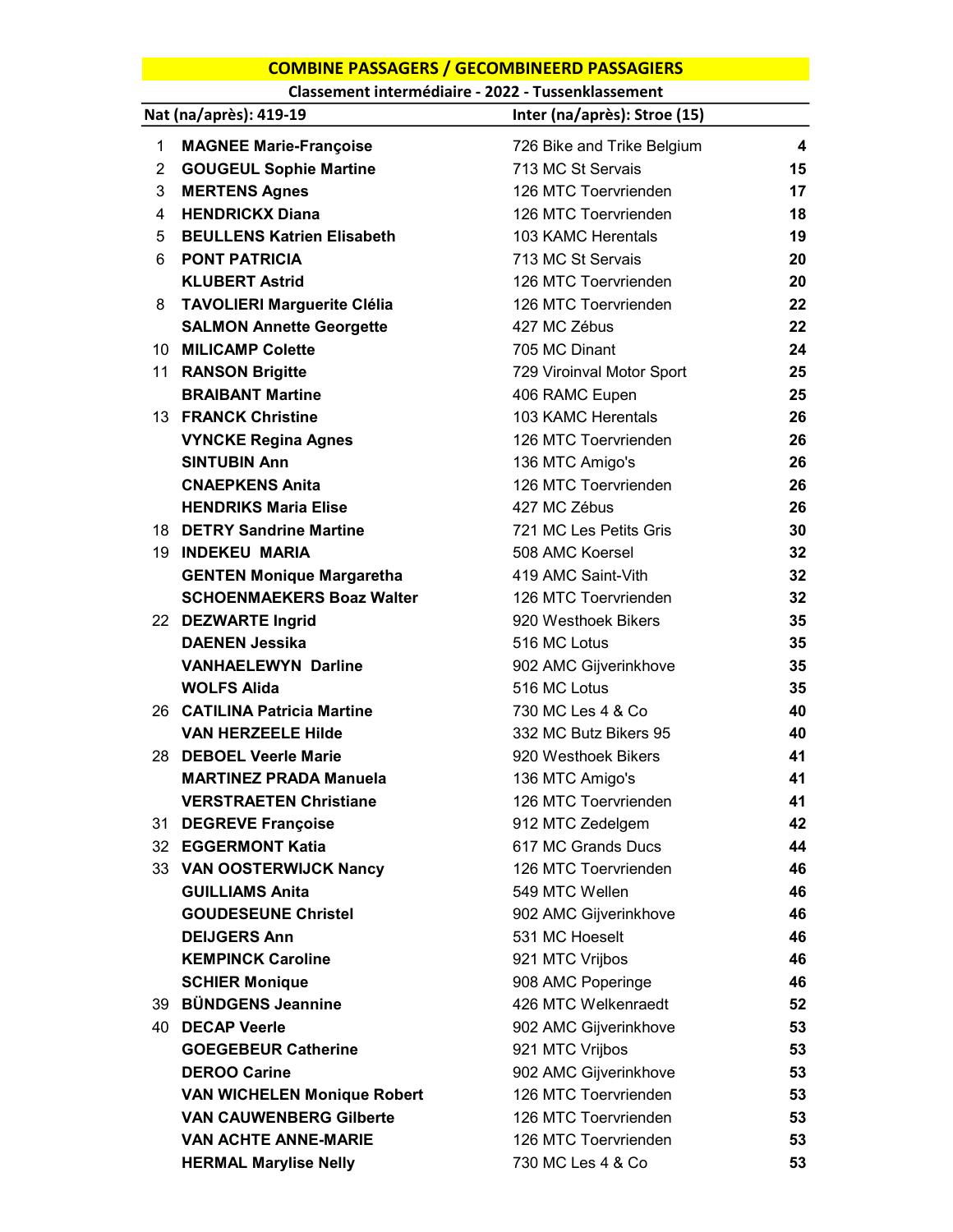|    | <b>FRANCOIS ODETTE</b>                  | 705 MC Dinant              | 53 |
|----|-----------------------------------------|----------------------------|----|
|    | 48 BRASSEUR-HOTTIAUX Françoise Paulette | 729 Viroinval Motor Sport  | 62 |
|    | <b>LENAERTS Marita</b>                  | 136 MTC Amigo's            | 62 |
|    | 50 BASTIAENS Carina                     | 902 AMC Gijverinkhove      | 64 |
|    | <b>BAEYENS Martine</b>                  | 136 MTC Amigo's            | 64 |
|    | <b>JANMART MARIE_CLAIRE</b>             | 705 MC Dinant              | 64 |
|    | <b>VAN DURME Marie-claire</b>           | 726 Bike and Trike Belgium | 64 |
|    | 54 DENAYER Nadine                       | 710 MC Molignard           | 65 |
|    | 55 THIRIONET Anne-Sophie Ghislaine      | 721 MC Les Petits Gris     | 66 |
|    | 56 PIGEOLET MARIE-ANGE                  | 703 R Ciney MC             | 68 |
|    | <b>VAN DER WEYDE Nadine</b>             | 126 MTC Toervrienden       | 68 |
|    | <b>BRABANT Lindsay Carmela</b>          | 721 MC Les Petits Gris     | 68 |
|    | 59 ROBAEYS Isabelle                     | 730 MC Les 4 & Co          | 72 |
|    | <b>FUHRMANN Renate</b>                  | 406 RAMC Eupen             | 72 |
|    | <b>VANGEEL Sonia</b>                    | 508 AMC Koersel            | 72 |
|    | <b>BOLJAU Frieda</b>                    | 549 MTC Wellen             | 72 |
|    | 63 VANHOVE Annie                        | 902 AMC Gijverinkhove      | 77 |
|    | <b>MAQUINAY Matheo</b>                  | 332 MC Butz Bikers 95      | 77 |
|    | <b>DECONINCK River</b>                  | 904 KAMC Menen             | 77 |
|    | 66 MAUCLET Betty                        | 427 MC Zébus               | 80 |
|    | <b>MILANTS Christina</b>                | 508 AMC Koersel            | 80 |
|    | <b>BRUNEEL Francine</b>                 | 908 AMC Poperinge          | 80 |
|    | <b>BOGAERTS Ginette Simone</b>          | 705 MC Dinant              | 80 |
|    | <b>MICHIELS JENNY</b>                   | 813 MOTORSPORT Aalst       | 80 |
|    | <b>DE RIJCK Sonia</b>                   | 427 MC Zébus               | 80 |
|    | <b>COLIGNON Francine</b>                | 721 MC Les Petits Gris     | 80 |
|    | <b>HUPPERTZ Adrien</b>                  | 716 AMC Floreffe           | 80 |
|    | <b>GEUKENS An</b>                       | 508 AMC Koersel            | 80 |
|    | <b>VANDEVOORT Jeannine</b>              | 508 AMC Koersel            | 80 |
|    | <b>VERBEURE MONIQUE</b>                 | 902 AMC Gijverinkhove      | 80 |
|    | <b>PREUMONT Josiane</b>                 | 729 Viroinval Motor Sport  | 80 |
|    | <b>ZUTTERMAN Patricia</b>               | 730 MC Les 4 & Co          | 80 |
| 79 | <b>DEGUIL Pierrette</b>                 | 332 MC Butz Bikers 95      | 86 |
| 80 | <b>KRUGER Evelyne</b>                   | 332 MC Butz Bikers 95      | 89 |
| 81 | <b>BEHIELS Béatrice Marie</b>           | 721 MC Les Petits Gris     | 93 |
|    | <b>BOSSCHAERTS Anita Marie-Louise</b>   | 126 MTC Toervrienden       | 93 |
|    | <b>DUBREUCQ Gilberte Marie</b>          | 716 AMC Floreffe           | 93 |
|    | <b>HERMAN Patricia</b>                  | 721 MC Les Petits Gris     | 93 |
|    | <b>KUPCZYK Ruth</b>                     | 426 MTC Welkenraedt        | 93 |
| 86 | <b>LECOCQ MICHAELLA</b>                 | 912 MTC Zedelgem           | 94 |
| 87 | <b>MACORS Malcom</b>                    | 730 MC Les 4 & Co          | 98 |
|    | <b>HUYGENS Rosita</b>                   | 508 AMC Koersel            | 98 |
|    | <b>DUYM Marianne Leopold</b>            | 902 AMC Gijverinkhove      | 98 |
|    | <b>DEMEY Tracy Lydia</b>                | 902 AMC Gijverinkhove      | 98 |
|    | <b>RESPEN Regina Carla</b>              | 912 MTC Zedelgem           | 98 |
|    | <b>FRANQUET Françoise Alice</b>         | 729 Viroinval Motor Sport  | 98 |
|    | <b>DELVENNE Chantale</b>                | 710 MC Molignard           | 98 |
|    | <b>COURBET RITA</b>                     | 705 MC Dinant              | 98 |
|    | <b>HUPPERTZ Maëlle</b>                  | 716 AMC Floreffe           | 98 |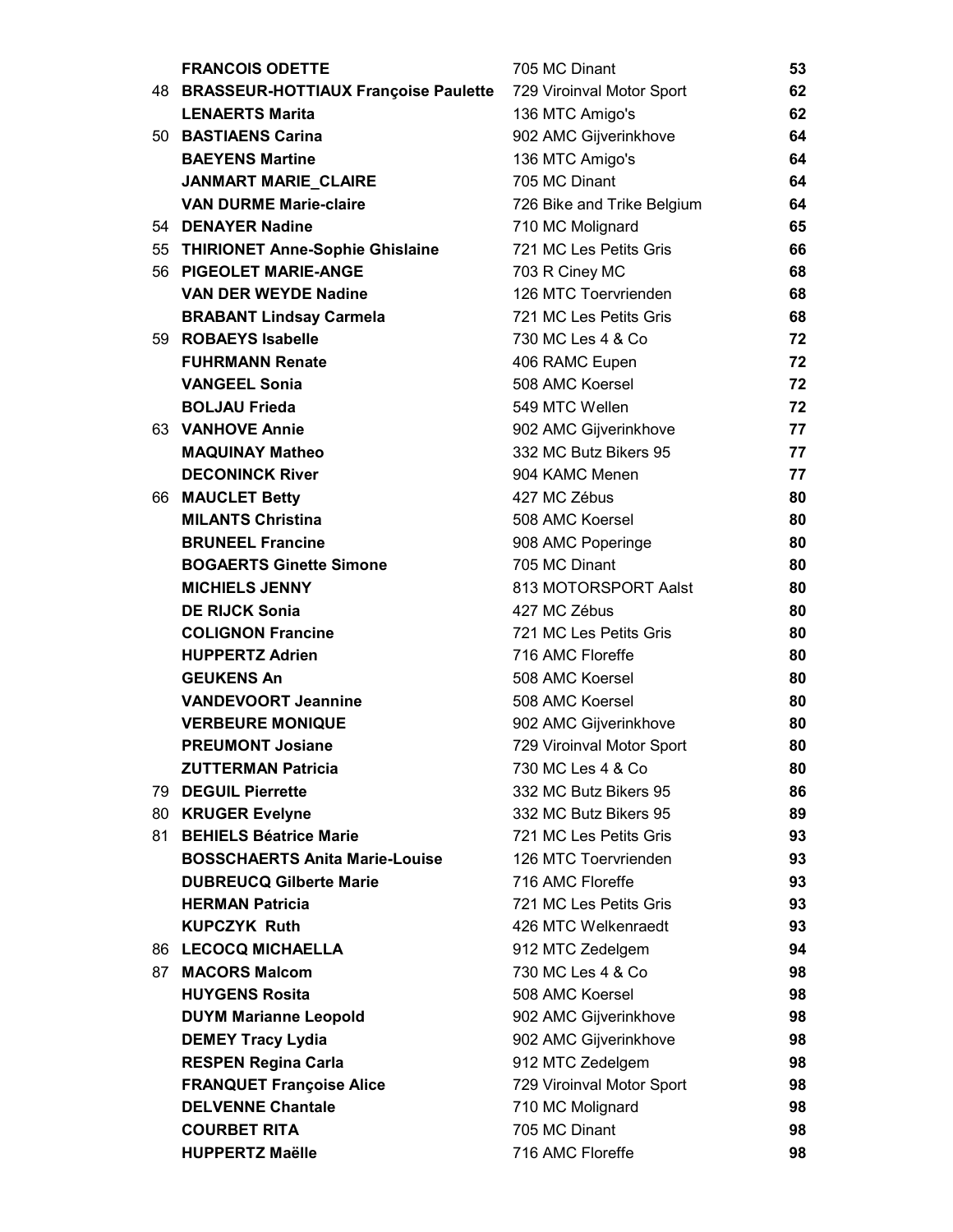| <b>COGGHE ANNY</b>                                | 921 MTC Vrijbos                                | 98               |
|---------------------------------------------------|------------------------------------------------|------------------|
| <b>COLFS Diane</b>                                | 136 MTC Amigo's                                | 98               |
| <b>ZOETE Christine Annie</b>                      | 921 MTC Vrijbos                                | 98               |
| <b>LE GRAND Lydia</b>                             | 332 MC Butz Bikers 95                          | 98               |
| <b>LECOMPTE Siska</b>                             | 903 AMSC Leieland                              | 98               |
| <b>VANLERBERGHE Marie Louise</b>                  | 907 KV Ostend MS                               | 98               |
| <b>GIAUX Annie</b>                                | 713 MC St Servais                              | 98               |
| <b>TACLIMA Laura Tagaroma</b>                     | 126 MTC Toervrienden                           | 98               |
| <b>DELLA MORA Carine Françoise</b>                | 730 MC Les 4 & Co                              | 98               |
| <b>DEFAUX Michèle Irène</b>                       | 206 MC L'Equipe                                | 98               |
| <b>BERVOETS Denise Annie</b>                      | 508 AMC Koersel                                | 98               |
| <b>REDANT Linda</b>                               | 710 MC Molignard                               | 98               |
| <b>LAMBERT Francine</b>                           | 703 R Ciney MC                                 | 98               |
| <b>STOBBELEIR GODELIEVE</b>                       | 902 AMC Gijverinkhove                          | 98               |
| 110 DESSOLEIL Christine                           | 427 MC Zébus                                   | 122              |
| 111 MARCHAL Michèle Irène                         | 730 MC Les 4 & Co                              | 124              |
| <b>VERSLEGERS Elisa</b>                           | 508 AMC Koersel                                | 124              |
| <b>LEMMENS Christine</b>                          | 508 AMC Koersel                                | 124              |
| <b>LECLER Viviane Jeanine</b>                     | 617 MC Grands Ducs                             | 124              |
| <b>CHARLIER Patricia</b>                          | 427 MC Zébus                                   | 124              |
| <b>JANSEN Erik</b>                                | 126 MTC Toervrienden                           | 124              |
| <b>FERON JOSIANE</b>                              | 721 MC Les Petits Gris                         | 124              |
| <b>LEROY Laure Marie</b>                          | 713 MC St Servais                              | 124              |
| PIERARD ANNE-SOPHIE                               | 206 MC L'Equipe                                | 124              |
| 120 PAQUAY Marie-Françoise                        | 332 MC Butz Bikers 95                          | 125              |
| 121 KETELSLEGERS Jenny                            | 549 MTC Wellen                                 | 132 <sub>2</sub> |
| <b>DETRY Martine Yvonne</b>                       | 721 MC Les Petits Gris                         | 132              |
| <b>JEHAY Dimitri</b>                              | 726 Bike and Trike Belgium                     | 132 <sub>2</sub> |
| <b>SCHAEFS Higi</b><br><b>HERMAL Annick Marie</b> | 729 Viroinval Motor Sport<br>730 MC Les 4 & Co | 132<br>132       |
| <b>HOLTACKERS Annie</b>                           | 549 MTC Wellen                                 | 132              |
| <b>VANDENBERGHE Dieter</b>                        | 921 MTC Vrijbos                                | 132              |
| <b>DU BREUIL JOSIANE</b>                          | 705 MC Dinant                                  | 132              |
| <b>RENARD Nicole André</b>                        | 312 MC Ressaix                                 | 132              |
| <b>OLIVERA BRACHO Margarita</b>                   | 726 Bike and Trike Belgium                     | 132              |
| <b>DE JONGHE Ann</b>                              | 910 AMC Eendracht                              | 132              |
| <b>CEULEMANS Petra</b>                            | 103 KAMC Herentals                             | 132              |
| <b>MONTYNE Sabine</b>                             | 312 MC Ressaix                                 | 132              |
| <b>CHAERLE Sonja</b>                              | 126 MTC Toervrienden                           | 132              |
| <b>DAS Carla Fransina</b>                         | 508 AMC Koersel                                | 132              |
| <b>BERGER Mariane</b>                             | 705 MC Dinant                                  | 132              |
| <b>HERIE ELS JACQUELINE</b>                       | 136 MTC Amigo's                                | 132              |
| <b>CARION Sonia Marguerite</b>                    | 713 MC St Servais                              | 132              |
| <b>WILLEMS Francis Jean</b>                       | 729 Viroinval Motor Sport                      | 132              |
| <b>VAN OVERBEKE Seppe</b>                         | 921 MTC Vrijbos                                | 132              |
| <b>VANRAES Christel Diana</b>                     | 903 AMSC Leieland                              | 132              |
| <b>SCHOENMAKERS Pascal</b>                        | 126 MTC Toervrienden                           | 132              |
| <b>VAN DE VORST LIESBETH</b>                      | 813 MOTORSPORT Aalst                           | 132              |
| <b>PERSOONE Karin</b>                             | 902 AMC Gijverinkhove                          | 132              |